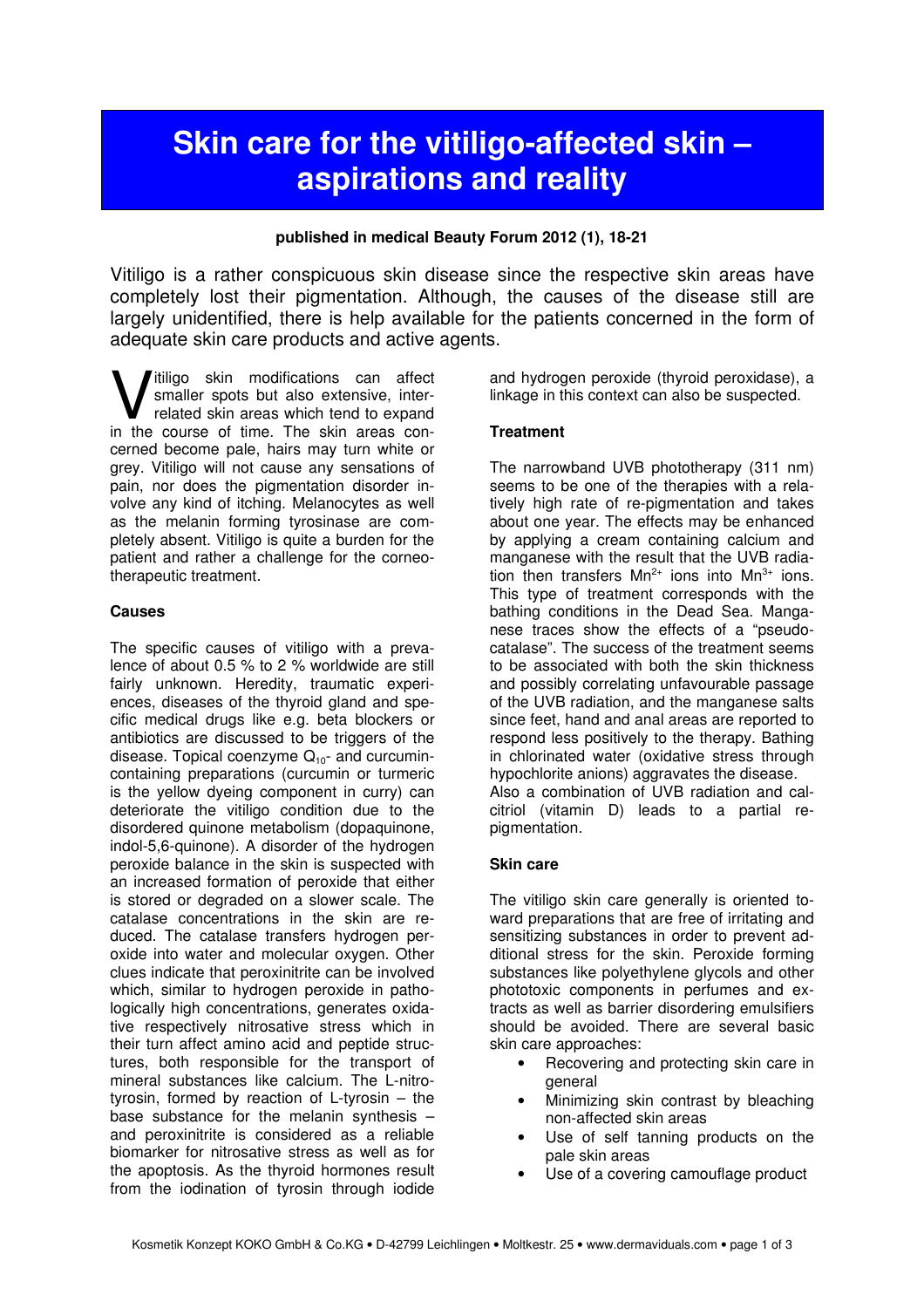The most important active agents and ingredients are described in the following. Combinations can also be used.

Amino acids: The amino acids of the dermal NMF form a natural non-selective protective barrier against exogenous radicals. Hence, liposomal skin care lotions with amino acids are suitable preparations for the stratum corneum of the vitiligo skin.

Azelaic acid is described as a competitive tyrosinase inhibitor. In liposomal dispersion (max. 1%) it supports the whitening of the nonaffected skin areas and so minimizes the contrast between pigmented and non-pigmented skin. Azelaic acid, also successfully used in the treatment of melasma conditions, is a non-toxic dicarboxylic acid that naturally occurs in various types of grains and has antimicrobial effects in acne and rosacea skin conditions.

Camouflage: Compared to a customary makeup, the camouflage is absolutely smearresistant and water proof. As long chained hydrocarbons are required for technical reasons in order to incorporate the pigments, the camouflage has occlusive effects which are detrimental to a natural skin recovery. That is the reason why camouflage products should not be applied constantly. Colour corrections via camouflage work better if the respective areas are pre-treated with a self-tanning product.

Carotenoids: A light yellowish to reddish colouring of the white spots may be achieved with beta-carotene products. The beta-carotene that penetrates into deeper skin layers will be degraded into vitamin A.

Dihydroxy acetone (DHA): This self-tanning agent reacts with the amino group containing components of the skin surface in a complicated condensation reaction (brownish colouring). In vitiligo cases, this colouring should be enhanced with a subsequent makeup or camouflage application.

Glutathione: The natural tripeptide reacts with free radicals.

Bases: Ceramide and phytosterol containing creams with Derma Membrane Structure have proved to be successful bases for a combination with additional active agents.

Exfoliation: A light exfoliation with abrasive wax bodies or enzyme peelings helps attenuating the transitions of pigmented to non-pigmented skin.

Pepper extract: Main active agent of the extract is piperine which is an amide-structured pungent alkaloid. It still has to be proved whether the melanocyte proliferation found in experiments with mice also applies for the human vitiligo condition. The melanin formation additionally needs to be stimulated by UV radiation. The pungency of piperine and the formaldehyde splitting potential of the methylene dioxyphenyl residue of the piperic acid may prove to be an obstacle to the long term use though.

Phosphatidylcholine is the carrier substance for hydrophilic agents in liposomal dispersions and for lipophilic agents in nanodispersions.

Powders: In order to stop the formation of additional radicals in cosmetic powders, it is recommended to use pigments that will not release traces of iron.

Radical scavengers: It still needs to be discussed whether radical scavengers other than vitamins are beneficial in this context since the redox reactions in the different skin compartments vary considerably on the one hand and prove to be cross-linked in a rather complex way on the other hand, all the more since the intrinsic causes and clinical courses of vitiligo in detail still are unknown. It should also be added that the appropriate substance still needs to get to the appropriate point of biochemical activity. This rather insinuates the attempt to fight a non-locatable smouldering fire with the first extinguishing agent coming along, neither knowing the exact position of the fire nor whether the extinguishing agent is appropriate for the specific type of fire. Phenolic compounds which affect the quinone metabolism may even prove counterproductive.

Sun protection is essential as the protecting melanin is absent in vitiligo conditions. However, it should also be mentioned that a moderate UV radiation may be beneficial in individual cases as it stimulates the pigmentation process as well as the vitamin D formation.

Trace elements: A medical determination of the trace elements is important. Only on this basis, a treatment with food supplements or cosmetic formulations can be attempted. Otherwise this therapy might involve the risk of unnecessarily interfering with functionary regulatory circuits. An exception here may be manganese salts.

Vitamins: They are an essential component in cosmetic preparations for the vitiligo skin care.